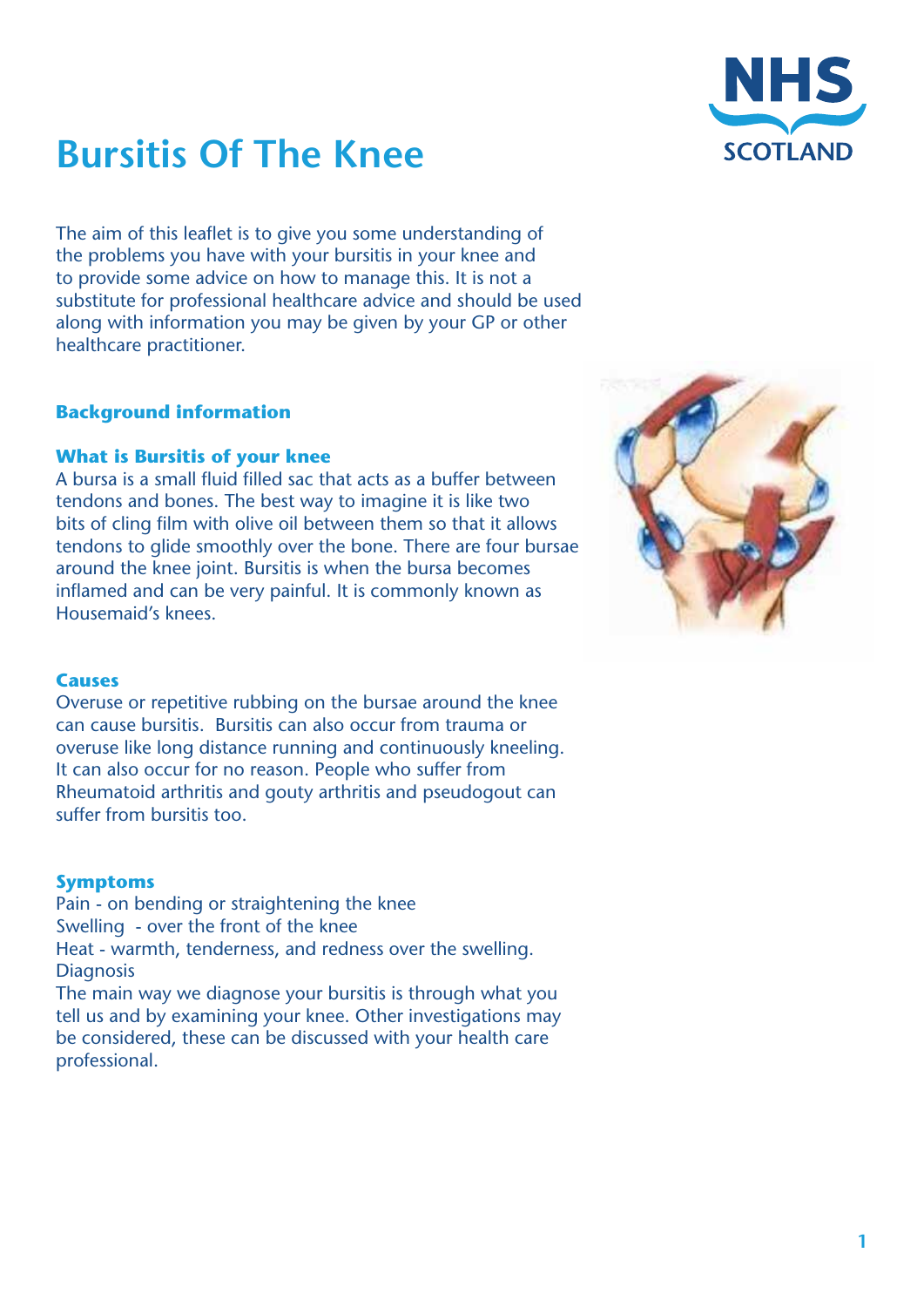

# **Treatment**

## **Self Help**

Keep moving: as this prevents stiffness. Avoid standing or sitting still for long periods of time Cold: a cold pack can help ease your pain. Put a damp tea towel around your knee to protect your skin. Leave on for up to 10 minutes. Check your skin regularly. Pace yourself: Make time to do your exercise. Plan some breaks

in your activities for the day. Avoid activities that irritate your symptoms like pain, stiffness or swelling.

#### **Exercises**

All exercises should be relatively comfortable to do. If you have pain on a specific exercise that does not settle quickly, you should stop that exercise.

**Exercise 1:** Active range of movement

Lie on your back with something smooth under your heel e.g. a tray or plastic bag. Bend and straighten your hip and knee by sliding your foot up and down the surface.

#### **Exercise 2**: Static Quadriceps

Lie on your back with your legs straight. Pull your foot up, tighten your thigh muscle and push your knee down firmly against the bed.

All exercises should be relatively comfortable to do. If you have pain on a specific exercise that does not settle quickly, you should stop that exercise.